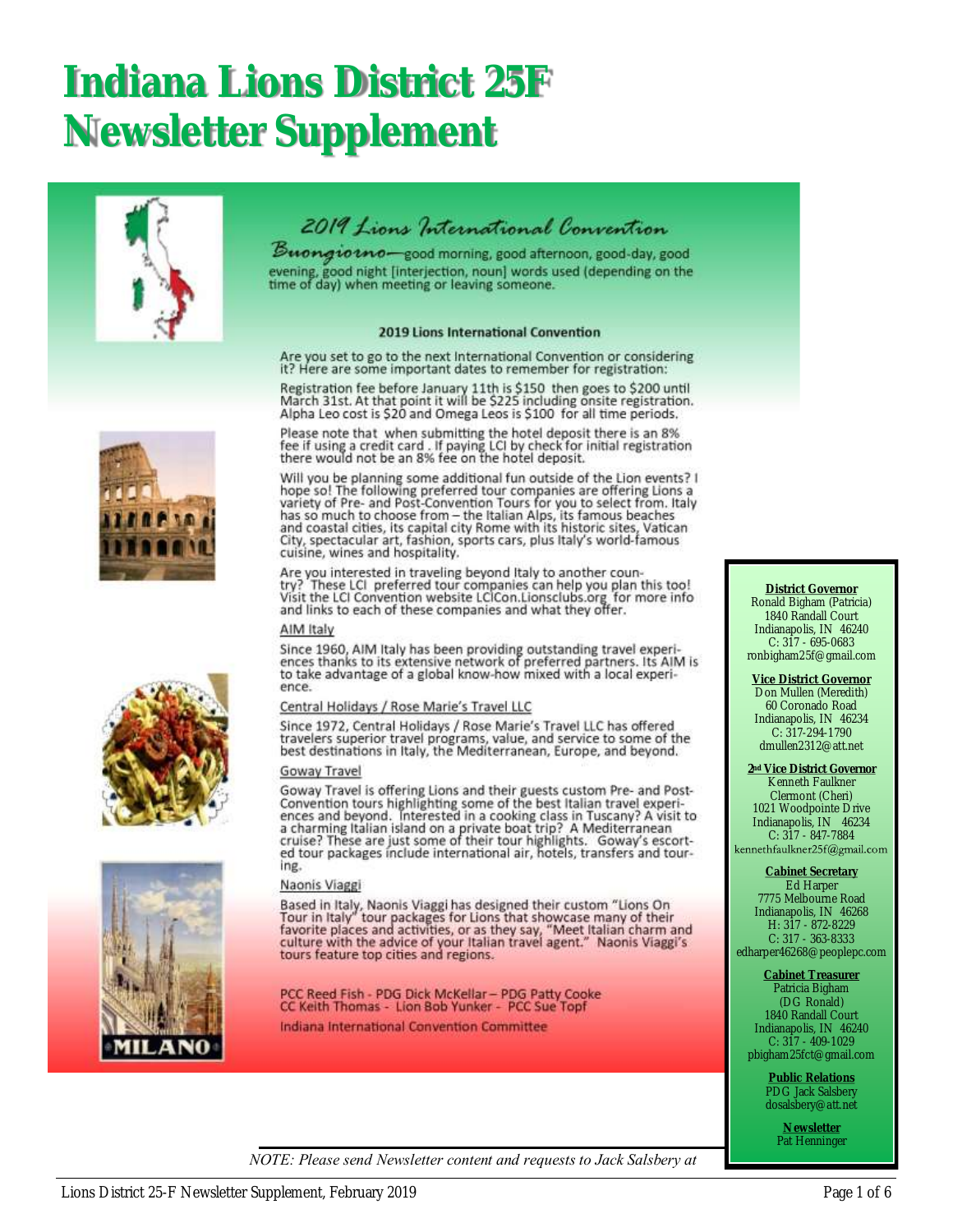

# **Flight Squad Comedy Basketball Fundraising Event**



Dear Lions Club Leadership,

Is your club looking for a fundraiser for 2019?

I am Vice-President of a family-friendly, comedy basketball team called FLIGHT SQUAD Basketball and am checking to see if your club is looking for a fundraising/special event in fall 2019 as we will be touring through your area at that time! We play a team that your group would put together, usually made up of teachers, coaches, police officers, etc. and you keep all ticket sales, all concession sales and all local sponsorship money for the event! We also provide your organization with a ton of marketing materials including online ticket sales, posters, TV commercial and a planning guide to make your event as turn key as possible.







Besides fundraisers we also perform school assemblies and talk to kids about staying in school, off drugs, anti-bullying and other relevant topics as well as perform some basketball tricks. Over the last 8 years I have personally scheduled nearly 600 basketball events across the world and have worked with all kinds of nonprofit organizations from Habitat, Rotary, PTA's, Lions and Kiwanis to Boys and Girls Clubs, Optimist, United Way and women/children's centers and everything in between! For more details on a fundraising event, school assembly or other things we offer like summer camps please contact me and I can email over a FREE informational PDF for your club to review which will include reference letters, photos, pricing and exact dates we can be in your area!

Best,

Tim Fjestad COO/VP of Sales FLIGHT SQUAD Basketball 970.978.6886 Greeley, CO 80634 https://www.facebook.com/FLIGHTSQUADBALL/ timf@flightsquadball.com www.flightsquadball.com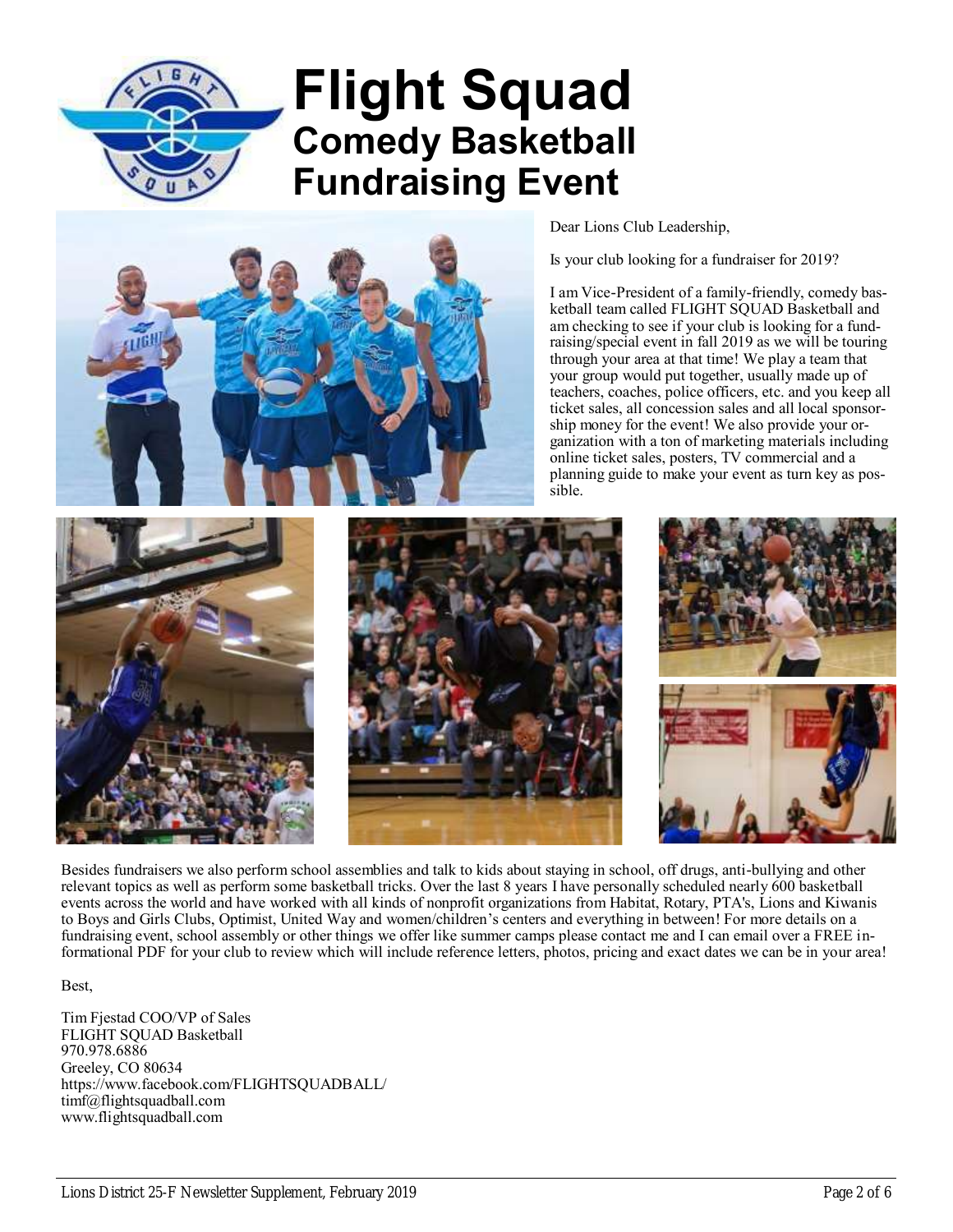

**We Serve**

## **District 25-F Winter Cabinet Meeting**

## **Hosted by the Edinburgh Lions Club**

## **February 9, 2019**

## **Edinburgh Community High School 202 S. Keeley St., Edinburgh, IN 46124**

## **Agenda**

| $08:30 - 09:30$ a.m. - Registration and Lions Fellowship                      |
|-------------------------------------------------------------------------------|
| $09:30 - 10:40$ a.m. - Business Meeting                                       |
| $10:40 - 10:50$ a.m. - Break                                                  |
| $10:50 - 11:50$ p.m. - Resume Business Meeting                                |
| $12:00 - 01:00$ p.m. - Lunch                                                  |
| $01:00 - 02:10$ p.m. - Resume Business Meeting                                |
| $02:10 - 02:20 p.m. - Break$                                                  |
| 02:20 – 03:00 p.m. - Club Donations, Announcements, Cabinet Meeting Adjourned |

## **Cost is \$15.00 per person Deadline for reservations is February 2, 2019 Make Checks payable to: Edinburgh Lions Club Contact Lion Ron Hazelgrove, 812-526-2571**

#### **PLEASE RETURN THIS PORTION WITH PAYMENT LION RON HAZELGROVE 307 S. Walnut St. Edinburgh, IN 46124**

| Name: | Name: |
|-------|-------|
| Name: | Name: |
| Name: | Name: |

**Number attending**   $\qquad \qquad \textcircled{a}$  \$15.00 Ea. Total enclosed: \$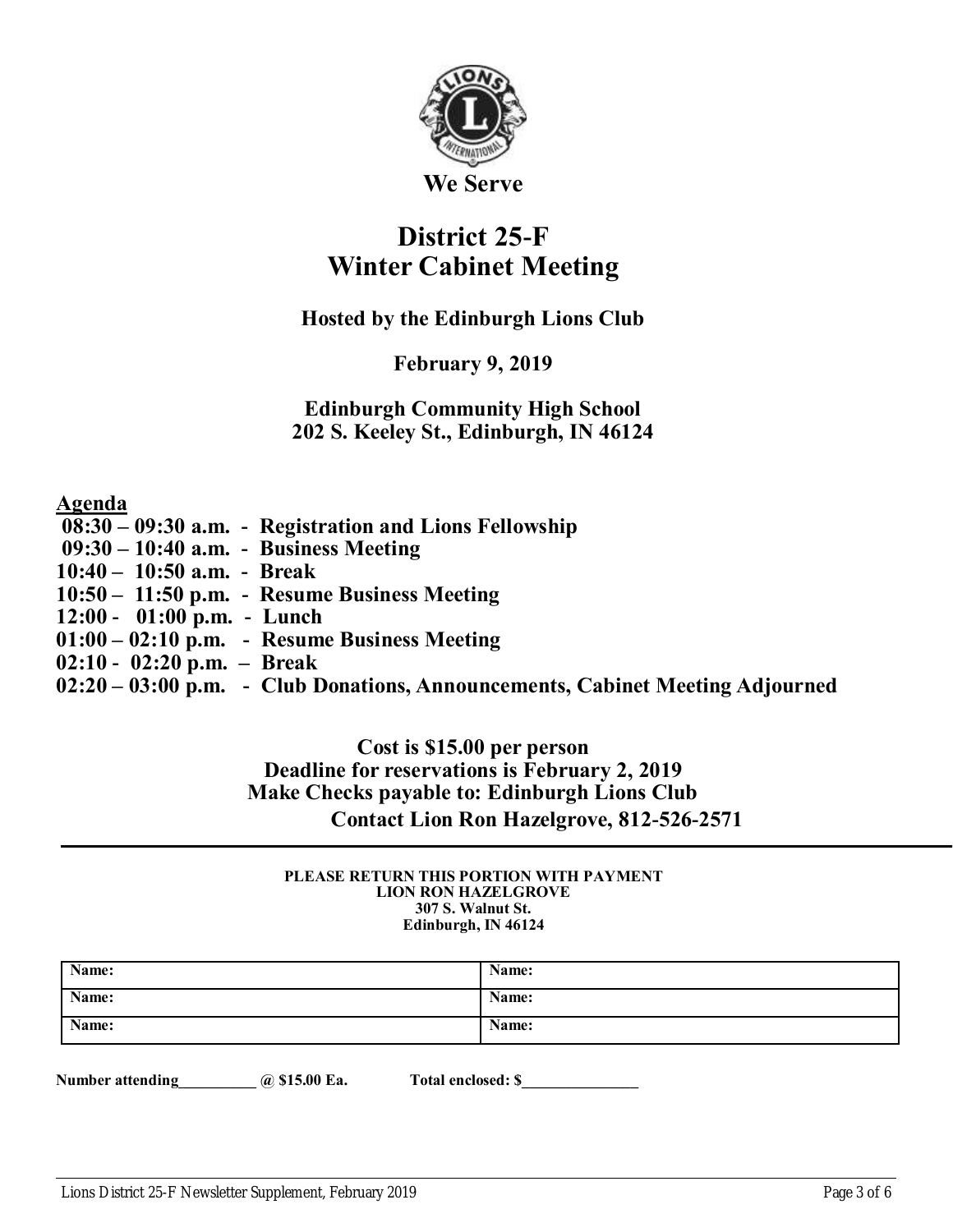## **2019 INDIANA LIONS STATE CONVENTION**

Hosted by District 25B **April 26 – 28, 2019** 120 W. Jefferson Blvd., Fort Wayne, Indiana **Special Guests International President Gudrun & PID Jon**

**Host Hotel – Hilton (attached to the Convention Center)**

1020 S. Calhoun St., Fort Wayne, Indiana Room Rate: \$115.00 plus tax **Call 260-420-1100 or 1-800-445-8667 for reservations**  *mention Lions of Indiana - Group Code LOI* **Registration Form (one per person) Registration Deadline: April 10, 2019**



*Please print name as desired on Badge*

| Friday Evening Dinner                                              | $$20.00 = $$                                   |
|--------------------------------------------------------------------|------------------------------------------------|
| $\overline{\phantom{0}}$<br>Saturday Lunch                         | $$20.00 = $$                                   |
| Saturday All State Banquet<br>Filet Salmon Chicken                 | $\$35.00 = \$$                                 |
| <b>Sunday Brunch</b>                                               | $\$20.00 = \$$                                 |
| 2019 Convention Pin<br>Additional pin                              | (free to $1$ <sup>st</sup> 400)<br>$$4.00 = $$ |
| 2019 Convention Shirt (polo)<br>$S$ $M$ $L$ $XL$ $2X$ $$35.00 = $$ | Total Enclosed \\$                             |

**SPECIAL MENU: Diabetic ( ) Gluten Free ( )**

|    | <b>SEMINARS:</b>                                                 | <b>SESSION 1</b> | <b>SESSION 2</b>       |
|----|------------------------------------------------------------------|------------------|------------------------|
|    | 1. Fort Wayne Botanical Gardens                                  |                  |                        |
|    | 2. Allen County Library Genealogy Department                     |                  | $\left( \quad \right)$ |
|    | 3A GAT Leadership – PID Gene Spiess (offered $1st$ session only) | $\sqrt{2}$       |                        |
| 3B | <b>VisionFirst</b>                                               |                  |                        |
|    | 4. Diabetes Education, Screenings and Lions                      |                  |                        |

| Click here to pay |
|-------------------|
| with              |

Send registration and check payable to: **2019 IN Lions State Convention Lion Kevin McDermit 2227 O'Day Rd. Ft. Wayne, IN 46818**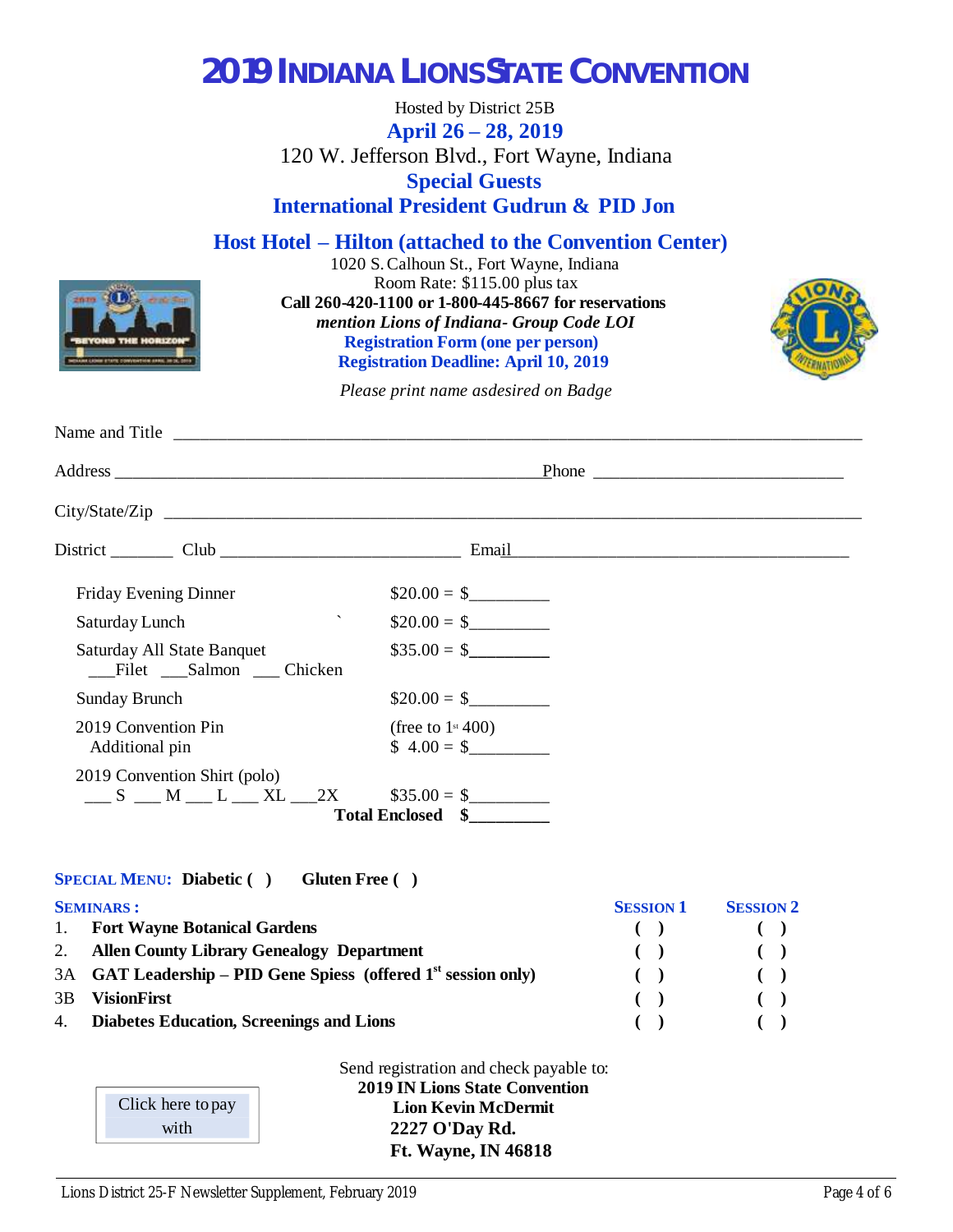

# Chapel Hill Lions Club Monthly Sales

The Chapel Hill Lions Club normally has two fund raising sales each month. Specific details and photographs are posted on Craigslist prior to each monthly sale. Below are the sale types and locations. On the months when sales are scheduled, the sales will be on the Fourth Saturday each month.

Chapel Hill Lions Monthly Furniture Sale

240 North High School Road

Indianapolis, Indiana 46214

Chapel Hill Lions Garage Sale

1214 Indy Place

Indianapolis, Indiana 46234